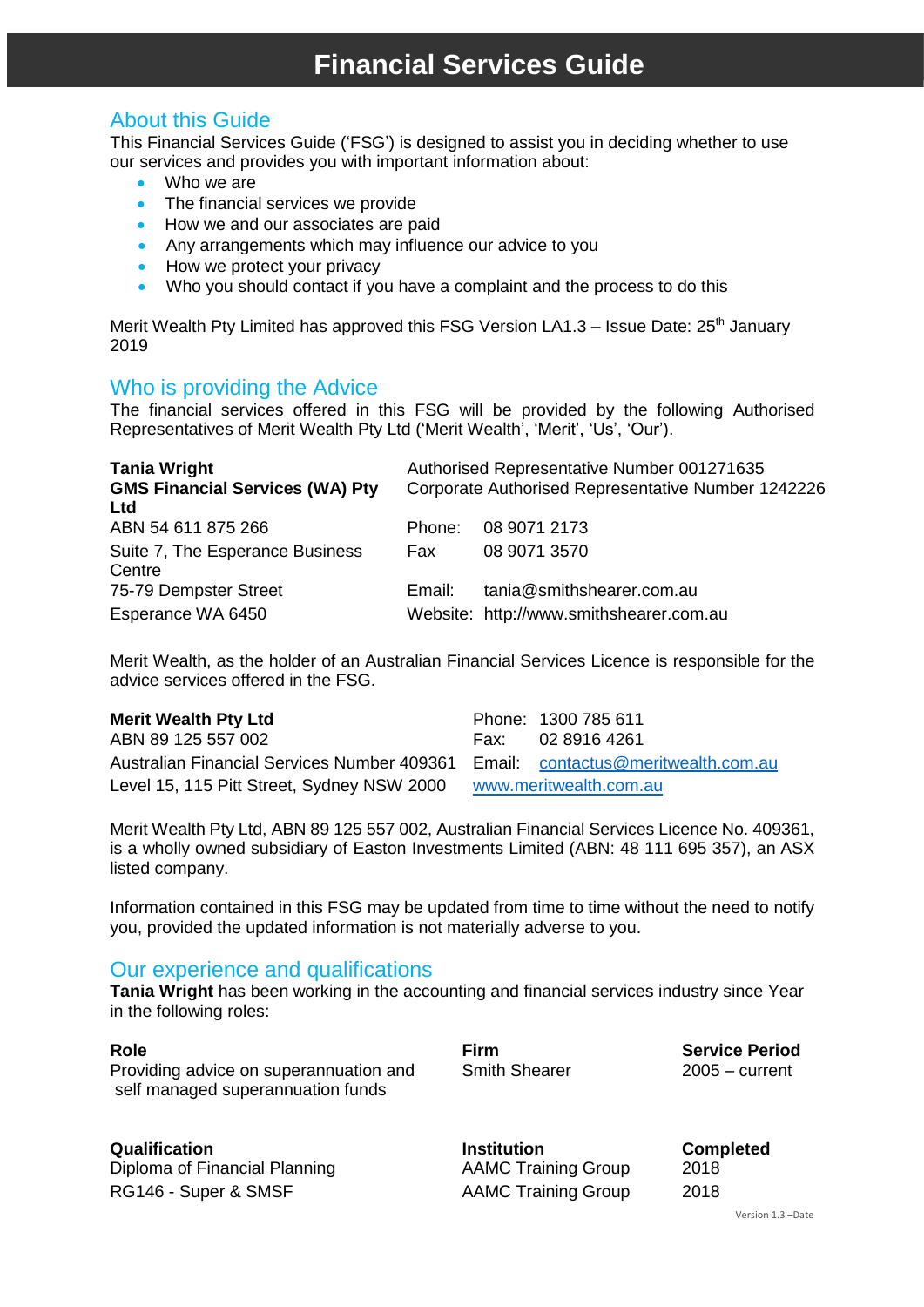| <b>SMSF Advisor</b>                                                | <b>SMSF Association</b> | 2010 |
|--------------------------------------------------------------------|-------------------------|------|
| Bachelor of Business (Finance & Accounting) Edith Cowan University |                         | 2009 |

# Financial Services that we provide

What financial services am I authorised to advise you on?

We only advise you after considering your individual objectives, financial situation and needs.

We only provide you with financial advice limited to the following:

- Superannuation, including Self Managed Superannuation Funds ('SMSF')
- Basic Deposit Products

We are not authorised by Merit Wealth to provide you with advice on any other matters, financial services or any other financial product.

#### Other services

Services outside of the above specific areas of financial advice are not provided under Merit Wealth's Australian Financial Services Licence and Merit Wealth does not train, support or supervise the provision of these other services and has no responsibility in relation to those services.

Examples of the services which Merit Wealth is not responsible if provided by us include:

- Borrowing/lending advice and services (including within a SMSF)
- Taxation services, such as completion of tax returns
- Accounting and audit services
- Administration and compliance of Self-Managed Superannuation Funds
- General insurance services (for example, car insurance)
- Real estate and direct property advice
- Legal services.

### Information you will receive

You will be provided with various documents that explain how our recommendations will work towards achieving your goals, the fee and potential conflicts that may exist that could influence the advice provided. These documents are designed to help you make informed decisions about our recommendations.

#### Statement of Advice

When we provide you with initial personal financial product advice you will receive a written Statement of Advice (SOA) that confirms the discussions you have had with us, the recommendations we are making and the basis for those recommendations. We will also record any further advice we provide to you as a 'record of further advice' and we retain these documents for seven years. You may request a copy of this advice or subsequent records of advice at any time.

#### Product Disclosure Statements

When a financial product is recommended to you, you will be provided with a Product Disclosure Statement (PDS) or other disclosure document issued by the product provider. These documents contain information about the risks, benefits, features and fees payable for the product.

### How are we paid for our services

#### Fees for advice

We may charge you fees for the preparation, presentation and implementation of our advice. These fees will be based on your individual circumstances, the complexity involved in your situation and the time it takes to prepare personal financial advice for you.

We will discuss these fees with you and gain your agreement before we provide you with advice. These fees will also be documented in your Statement of Advice.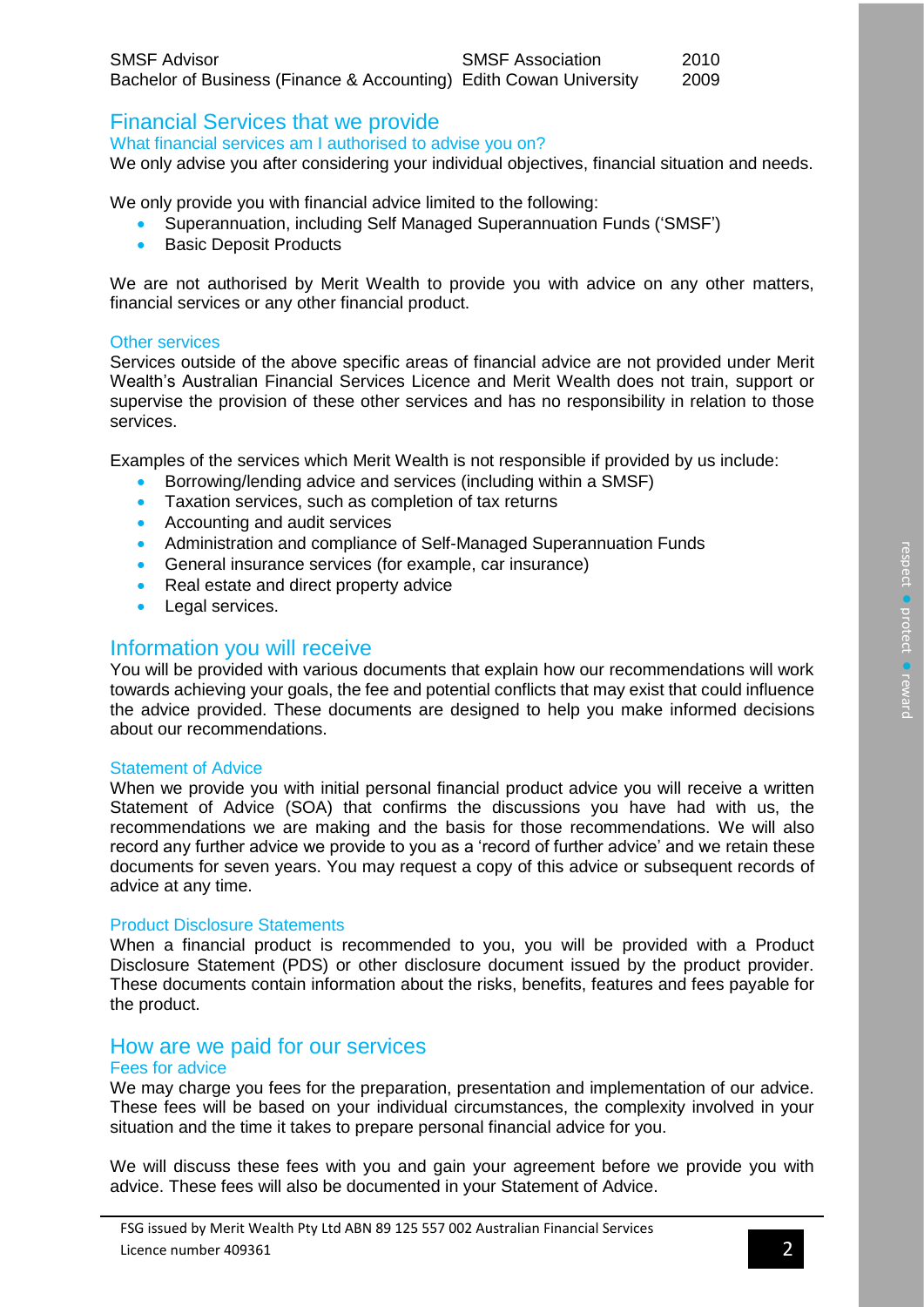#### Payment methods

In most instances you will be able to select the method of payment. Our fees are invoiced to you directly, all fees relating to the financial advice provided to you are payable to Merit Wealth and Merit Wealth then passes up to 100% of these fees onto us.

#### Other Benefits

We may accept alternative forms of remuneration from product or service providers, such as hospitality or support connected with our professional development (e.g. training or sponsorship to attend conferences) up to a specified amount. We maintain a register detailing any benefit that we receive up to this specified amount. A copy of the register is available on request.

In the event that our advice results in you requesting that we assist you with ongoing requirements, we may charge additional fees each year to perform this work.

Any benefits that we receive that are relevant to your consideration of our advice to you will be disclosed in the Statement of Advice.

### Does your adviser have any associations or relationships?

Tania Wright is an accountant of GMS Financial Services (WA) Pty Ltd, trading as Smith Shearer which provides SMSF accounting services, including the establishment and administration of SMSFs and may therefore benefit from you using their services.

### Referral Fees

If a client is referred to us we may pay the referrer a fee. We may also provide the referrer with thank you gifts such as branded promotional items, hampers, gift vouchers etc. We will record the details of any referral fees in the Statement of Advice we prepare for you. If we refer a client to another service provider they may pay us a referrer fee.

A fee may vary according to the referrer, the referee, the client and financial advice and products involved. The fee may be a percentage of fees or a flat fee. The fee may be paid upfront when a financial service or product is provided or periodically as ongoing fees.

### Other payments received by Merit Wealth and associates

Merit Wealth, its associated entities and other authorised representatives of the Merit Wealth Australian Financial Services Licence, may receive other forms of fees, commissions and payments, one-off and ongoing, from financial product providers or other parties. None of these amounts are on-paid to us.

### **Privacy**

We maintain a record of your personal information that includes details of your objectives, financial situation and needs. We also maintain copies of any recommendations that we have made to you. The Merit Wealth Privacy Policy details how we collect, use and protect your personal information.

Please ask us if you would like a copy of the Merit Wealth Privacy Policy or you can view a copy on the Merit Wealth website. If you would like to view your file at any time, please ask us and we will arrange for you to do so.

### Professional Indemnity

Merit Wealth holds a Professional Indemnity Insurance Policy, which complies with the requirements for compensation arrangements under the Corporations Act (subject to its terms and conditions). This Policy covers claims relating to the professional services provided by Merit Wealth and its representatives.